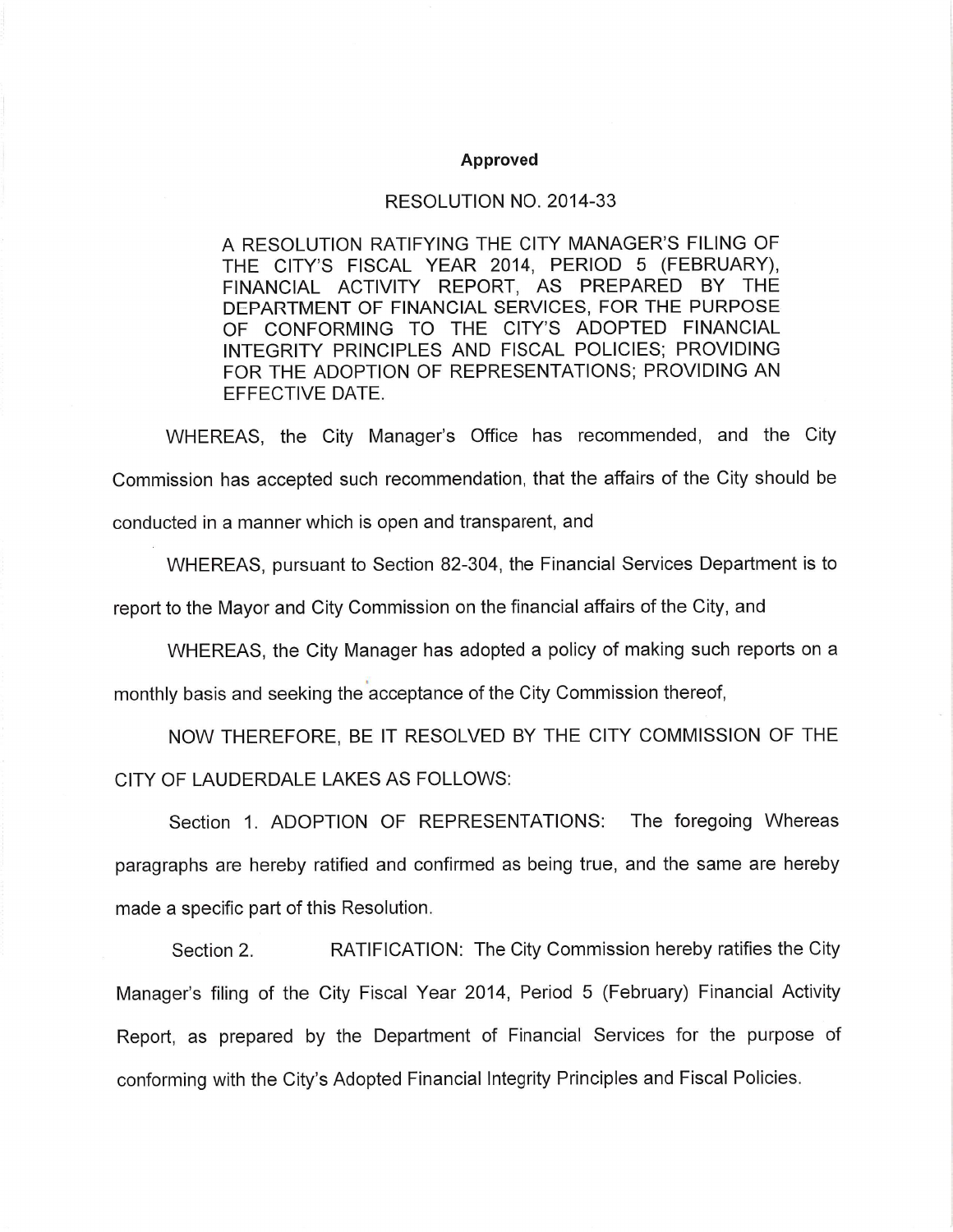Section 3. EFFECTIVE DATE: This Resolution shall take effect immediately upon its final passage.

ADOPTED BY THE CITY COMMISSION OF THE CITY OF LAUDERDALE LAKES AT ITS REGULAR MEETING HELD MARCH 25, 2014.

BARRINGTON A. RUSSELL, SR., MAYOR

ATTEST:

LOLITA CODRINGTON, CITY CLERK

JCB:jla

Sponsored by: MARIE W. ELIANOR, Financial Services Director **VOTE:** 

Vice-Mayor Eileen Rathery Commissioner Edwina Coleman **Commissioner Eric Haynes Commissioner Gloria Lewis Commissioner Patricia Williams Commissioner Levoyd Williams** 



| $\vee$ (For)      | (Against) | (Other) |
|-------------------|-----------|---------|
| $\times$ (For)    | (Against) | (Other) |
| $\times$ (For)    | (Against) | (Other) |
| (For)             | (Against) | (Other) |
| $\times$ (For)    | (Against) | (Other) |
| (For)<br>$\times$ | (Against) | (Other) |